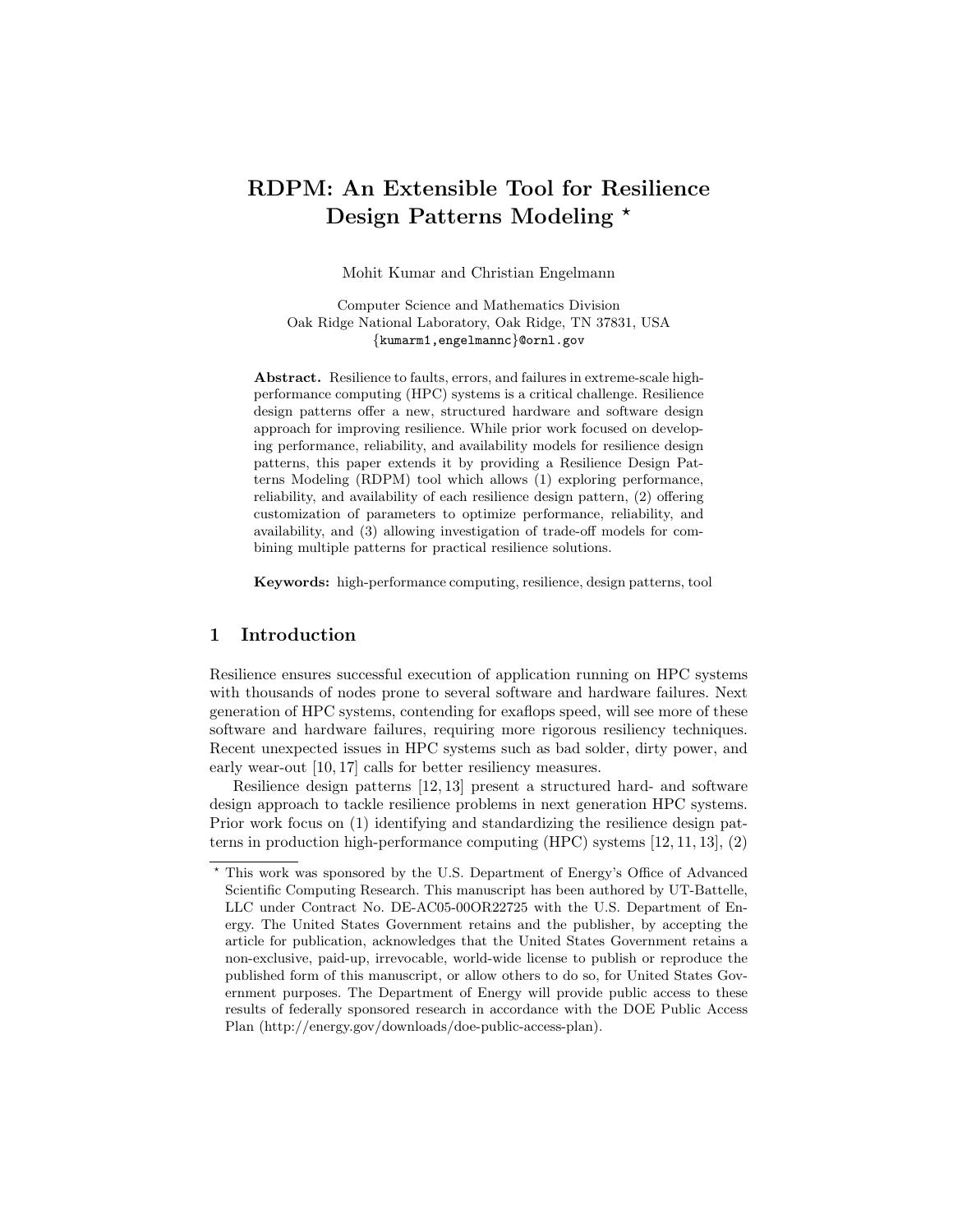developing a proof-of-concept prototype for demonstrating the resilience design pattern concept using a fault-tolerant generalized minimal residual method (FT-GMRES) linear solver with portable resilience  $[1, 2]$ ,  $(3)$  describing performance, reliability, and availability models for all structural patterns with flowcharts and state diagrams, and (4) introducing initial Resilience Design Pattern Modeling (RDPM) tool to study the characteristics of patterns [15].

This paper extends the previous work by (1) exploring each resilience design pattern models with parameter values customization, and (2) advancing RDPM tool to study combination of resilience design patterns.

### 2 Background

This section describes the metrics and resilience design patterns necessary to understand models implemented in RDPM.

### 2.1 Terminology and Metrics

The glossary in this work is mostly derived from our prior work in computing systems [13, 19, 3, 14].

A fault is a flaw in a system that can result in an error. It may not cause any error when hidden, but once activated it can result in an error that can put a system in an illegal state. Once the error gets to the system service interface, it becomes a failure and makes the system inconsistent.

Reliability of a system is the probability of it not running into a fault, error, or failure  $0 \leq t$  (Eq. 1). The fault, error, or failure distribution is the system reliability probability during  $0 \leq t$  (Eq. 2). Its relative possibility is probability density function (PDF)  $f(t)$ . The rate at which a system encounters fault, error, or failure is  $\lambda$ . The mean-time to error (MTTE) is its anticipated time to error, while the mean-time to failure (MTTF) is its anticipated time to failure (Eq. 3).

$$
R(t) = 1 - F(t) = \int_{t}^{\infty} f(t)dt \qquad (1) \qquad A = \frac{t_{pu}}{t_{pu} + t_{sd} + t_{ud}} \qquad (4)
$$

$$
F(t) = 1 - R(t) = \int_{0}^{t} f(t)dt
$$
 (2) 
$$
MTBF = MTTF + MTTR
$$
 (5)

$$
F(t) = 1 - R(t) = \int_0^{\infty} f(t)dt
$$
 (2)  

$$
MTTF = \int_0^{\infty} R(t)dt
$$
 (3)  

$$
= \frac{MTTF}{MTTF}
$$
 (6)  

$$
= \frac{MTTF}{MTTF}
$$

Availability is the part of the time a system works correctly, with planned uptime (PU)  $t_{pu}$ , scheduled downtime (SD)  $t_{sd}$ , and unscheduled downtime (UD)  $t_{ud}$  (Eq. 4). Performance is the time in which a task is executed successfully, including PU, SD, and UD. The mean-time to repair (MTTR) is the anticipated time to repair. It can be used with the MTTF to determine the mean-time between failures (MTBF) (Eq. 5). Availability can be determined using MTTR, MTTF, and MTBF (Eq. 6), if there is no SD.

#### 2.2 Resilience Design Patterns

Resilience design patterns [12] specifically tackle the problem of handling faults, errors, and failures in extreme-scale HPC. They help in finding the problem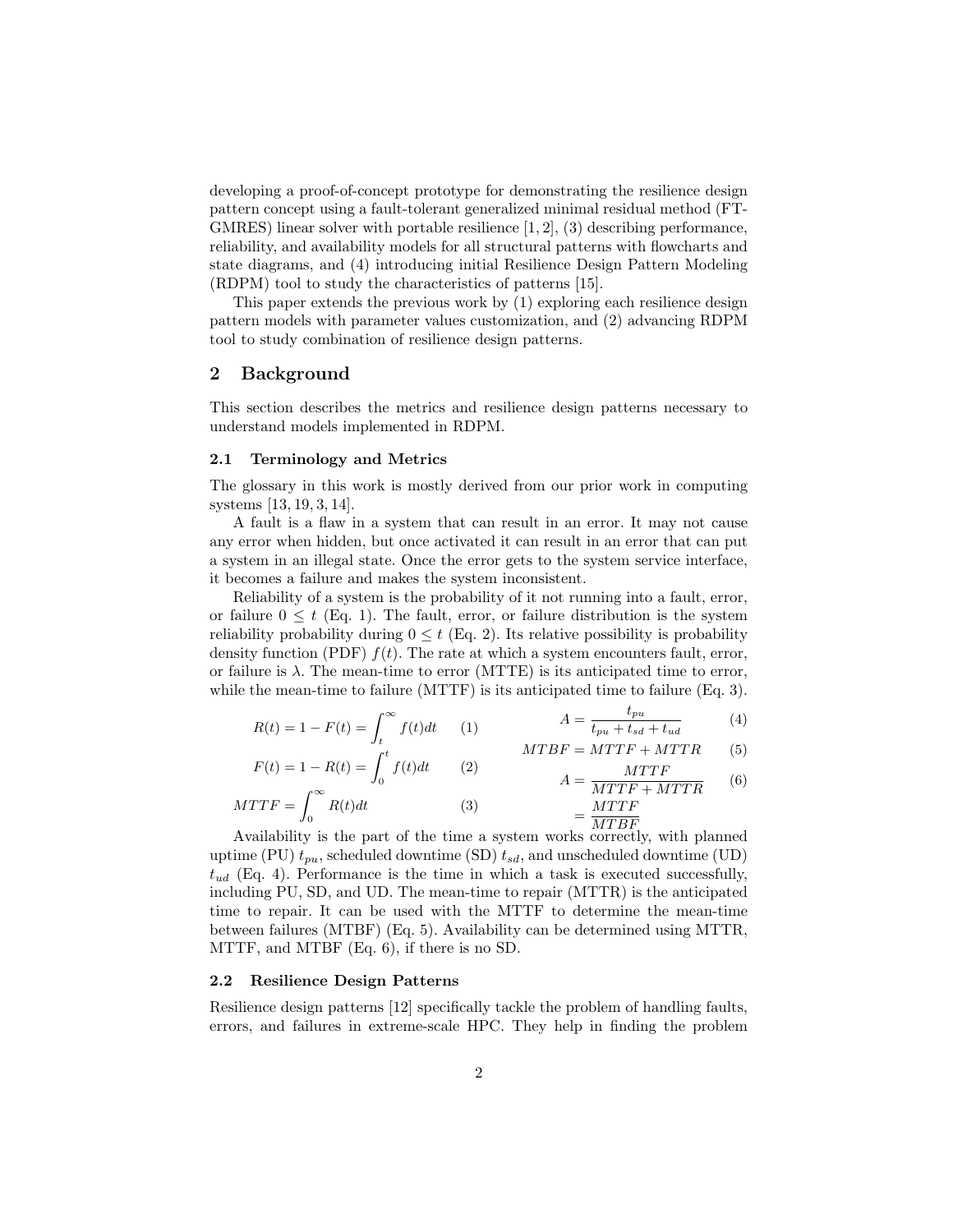

Fig. 1. Classification of resilience design patterns

induce by faults, errors, and failures and provide solutions to resolve them. Architects and developers can use resilience design patterns catalog [13] to create next generation resilient systems. Resilience design patterns allow investigation of design options to study the cost-benefit trade-offs between performance, protection coverage, and power consumption of different resilience solutions.

The current resilience design patterns catalog has 21 behavioral patterns: 4 strategy, 7 architectural, and 15 structural (Fig. 1). It also contains 5 state patterns. This paper extends the prior work [15], by introducing RDPM tool to explore performance, reliability, and availability of each structural resilience design pattern and investigate trade-off models for combining multiple patterns for practical resilience solutions.

### 3 Related Work

Reliability modeling, analysis and optimization proposes three types of models [18]: structural, state-space, and hierarchical. Structural models use block diagrams, reliability graphs, and fault trees to show the relation between systems. State-space models use Markov chains to show dependency between systems. Hierarchical models combine abstract structural models with Markov models to balance the speed of analysis and model accuracy. Additionally, Trivedi et.al. [21] propose performability analysis to model the interaction between performance and failure recovery behavior.

Rollback pattern represents Checkpoint/restart  $(C/R)$ , which is one of the main resiliency strategies in HPC. In C/R, most of the reliability and performance models have been about optimum checkpoint interval [22, 4] and its application to systems with a non-constant MTBF [20], different failure distributions [16], and multilevel C/R solutions [5].

In production HPC, modular redundancy is still not in use. Modular redundancy research is mostly concentrated on solutions and models at the Message Passing Interface (MPI) [9,7]. For the first time, Elliott et. al. combine two different resilience mechanisms,  $C/R$  and modular redundancy [6], to explore performance and reliability trade-offs. This paper implements and further investigates the performance, reliability, and availability trade-off models.

# 4 RDPM

RDPM tool simplify the modeling of performance, reliability, and availability of patterns and their combination. Each pattern has its own models and parameters, which makes it hard to understand the performance, reliability, and availability for different parameters values under different implementations. Things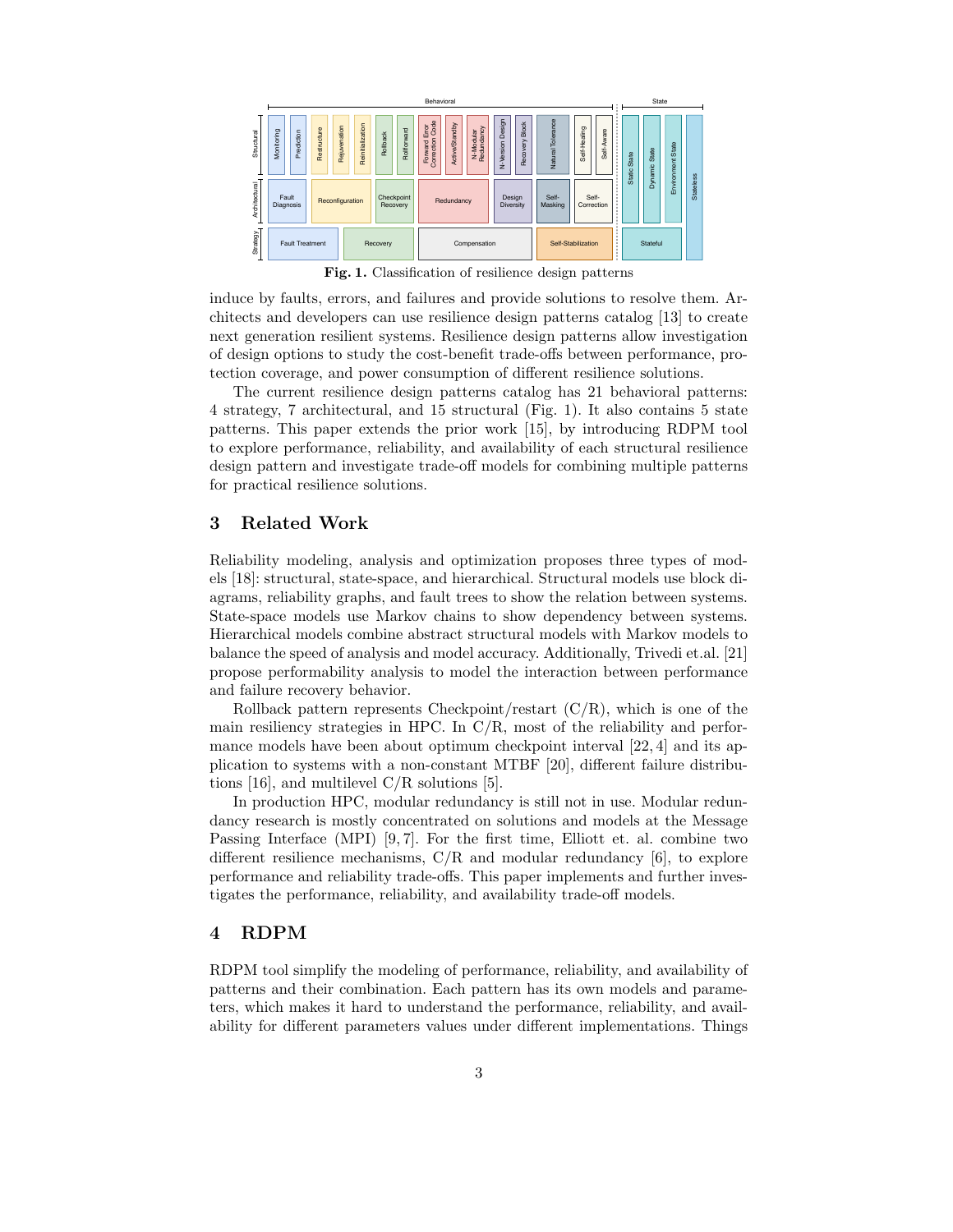

get more complex when multiple patterns are combined horizontally or vertically for resiliency. The RDPM tool allows calculation of performance, reliability, and availability with ease for individual or combined patterns.

The Python-based RDPM<sup>1</sup>tool allows calculation, plotting, and storing of performance, reliability, and availability values for patterns and patterns combination. It has five components - RDP, Extract, Plot, CSV, and Patterns. RDP is the main class. It allows extraction of parameters from XML file and calculation, storing, and plotting of performance, reliability, and availability values. Extract allows extraction of individual pattern parameters from XML2file. Patterns calculate the performance, reliability, and availability values and pass to Plot to draw line/3D scatter plot. The calculated values are also passed to CSV for storing as CSV files.

#### 4.1 Structural Patterns

Next, we will define the parameters, calculate performance, reliability, and availability values, and plot it for all the structural patterns. The performance, reliability, and availability models for all the structural patterns can be found in [15].

Monitoring: The monitoring pattern uses a monitoring system to recognize a defects or anomalies. Fig. 2 demonstrates performance, reliability and availability of the Monitoring pattern. The task's execution time  $T_E$  is 168 hours (7) days), MTTF M is 24-168 hours (1-7 days).  $t_m, T_a$ , and  $T_n$  is 1 second. Reliability remains low with wrong results as the pattern just monitor the system.

**Prediction:** The prediction pattern uses a monitoring system to recognize the potential of future defect or anomaly. Fig. 3 demonstrates performance, reliability and availability of the Prediction pattern. The task's execution time  $T_E$  is 168 hours (7 days), MTTF M is 24-168 hours (1-7 days).  $t_{mon}$ ,  $t_f$ ,  $t_r$ , and

 $1 \text{ https://code.coml.gov/6hk/rdpm}$ 

<sup>2</sup> https://code.ornl.gov/6hk/rdpm/-/blob/master/xml/patterns.xml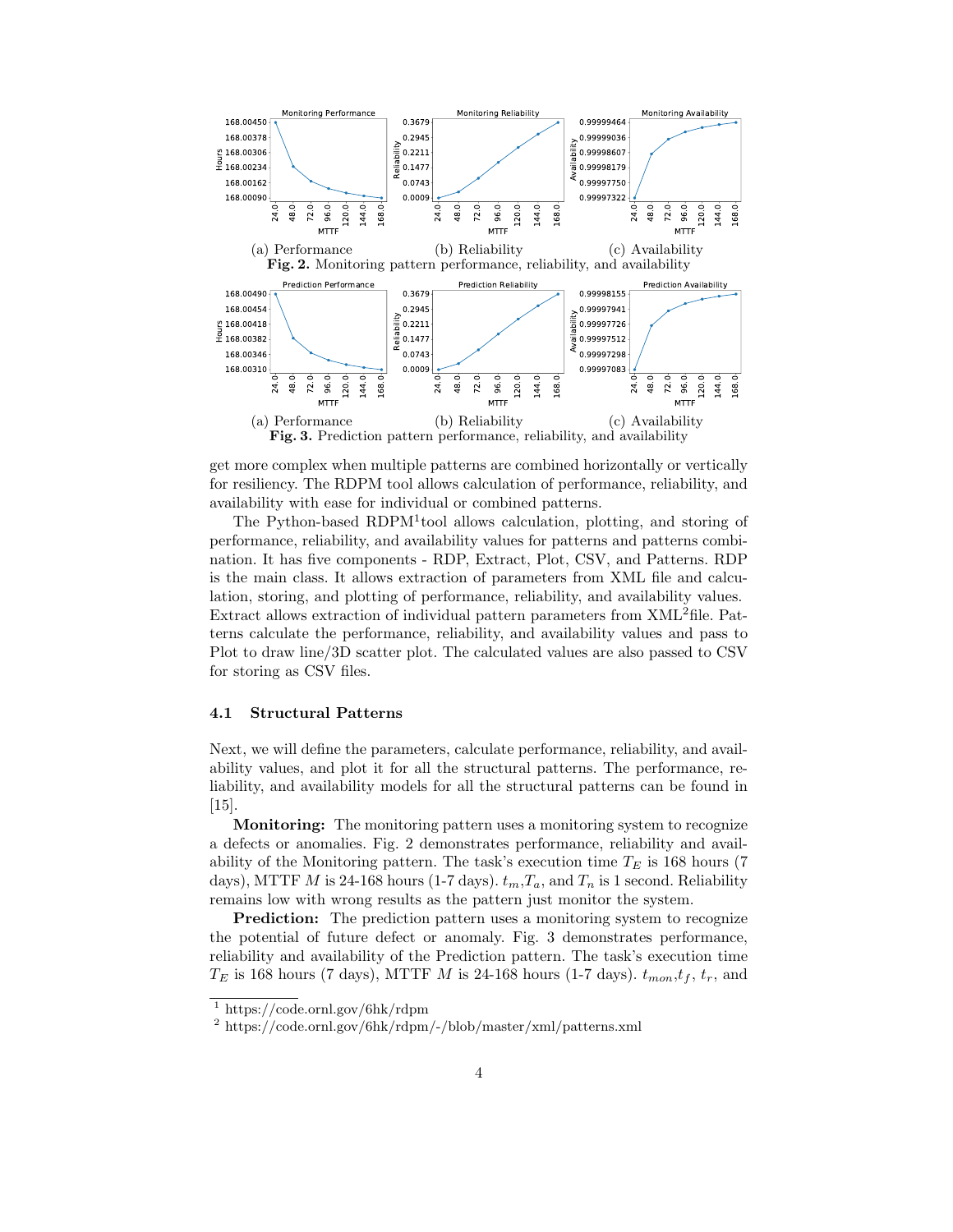

 $t_{mod}$  is 2 seconds.  $T_n$  is 1 second. Reliability remains low with wrong results as the pattern just monitor the system to predict potential defect or anomaly.

Restructure: The restructure pattern changes the interconnection between the systems to reduce the impact of a fault, error, or failure. Fig. 4 demonstrates performance, reliability and availability of the Restructure pattern. The task's execution time  $T_E$  is 168 hours (7 days), MTTF M is 24-168 hours (1-7 days).  $t_d$ ,  $T_i$ , and  $T_r$  is 2 second. The MTTF  $M_u$  of the unprotected part of the system is 720 hours (30 days). Reliability increases as the pattern resolve the fault, error, or failure.

Rejuvenation: The rejuvenation pattern restores the affected system to reduce the impact of a fault, error, or failure. Fig. 5 demonstrates performance, reliability and availability of the Rejuvenation pattern. The task's execution time  $T_E$  is 168 hours (7 days), MTTF M is 24-168 hours (1-7 days).  $t_d$  and  $T_l + T_r$ is 2 second.  $T_{e,f}$  is 0.5 hour.  $T_s$  is 1, 5 and 10 minutes. The MTTF  $M_u$  of the unprotected part of the system is 720 hours (30 days). Restoring the affected system results in higher execution time.

Reinitialization: The reinitialization pattern restores the affected system to its initial state to reduce the impact of a fault, error, or failure. Fig. 6 demonstrates performance, reliability and availability of the Reinitialization pattern. The task's execution time  $T_E$  is 168 hours (7 days), MTTF M is 24-168 hours  $(1\text{-}7 \text{ days})$ .  $t_d, T_i$ , and  $T_r$  is 2 second. The MTTF  $M_u$  of the unprotected part of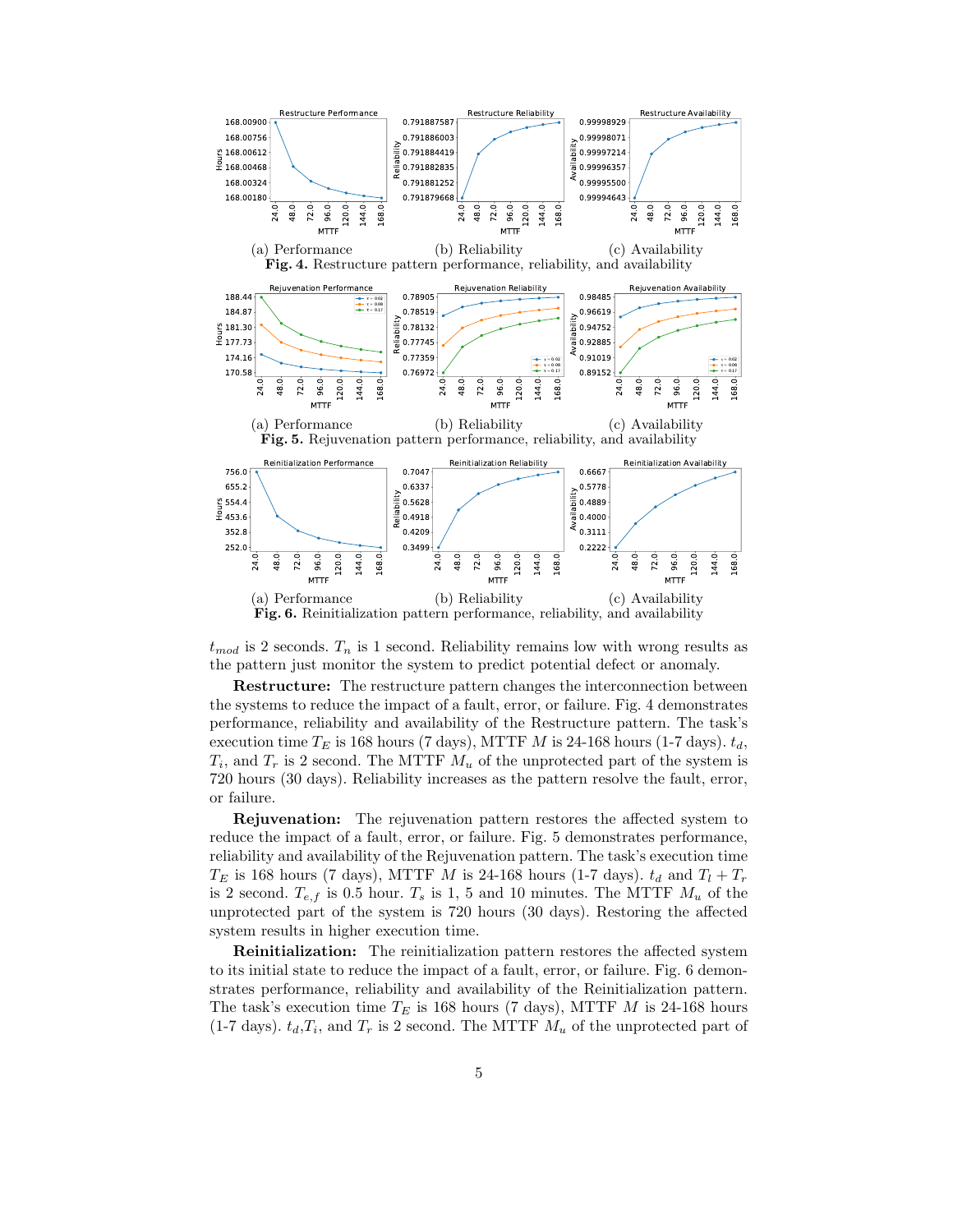

(b) Reliability (c) Availability Fig. 9. Forward Error Correction Code pattern performance, reliability, and availability

the system is 720 hours (30 days). Execution time increases significantly as the application executes from the start whenever required.

Rollback: The rollback pattern restores the system to the last checkpoint before a fault, error, or failure. Fig. 7 demonstrates the performance, reliability, and availability of the Rollback pattern. The task's execution time  $T_E$  is 168 hours (7 days), MTTF  $M$  is 24-168 hours (1-7 days), the time to save system state/progress to storage  $T_s$  is 1, 5 and 10 minutes,  $T_l + T_r$  is 1 seconds, and the MTTF  $M_u$  of the unprotected part of the system is 720 hours (30 days). Faster storage results in better performance, reliability, and availability.

Rollforward: The rollforward pattern restores the system to the time when a fault, error, or failure. Fig. 8 demonstrates the performance, reliability, and availability of the Rollforward pattern. The task's execution time  $T_E$  is 168 hours (7 days), MTTF  $M$  is 24-168 hours (1-7 days), the time to save system state/progress to storage  $T_s$  is 1, 5 and 10 minutes,  $T_l + T_r$  is 1 seconds, and the MTTF  $M_u$  of the unprotected part of the system is 720 hours (30 days). Rollforward results in better performance, reliability, and availability than rollback as the system restores to the point when a fault, error, or failure occur.

Forward Error Correction Code: The Forward Error Correction Code (FECC) pattern applies redundancy to system state or resources to reduce the impact of a fault, error, or failure. Fig. 9 demonstrates performance, reliability and availability of the Forward Error Correction Code pattern. The task's execution time  $T_E$  is 168 hours (7 days), MTTF M is 24-168 hours (1-7 days).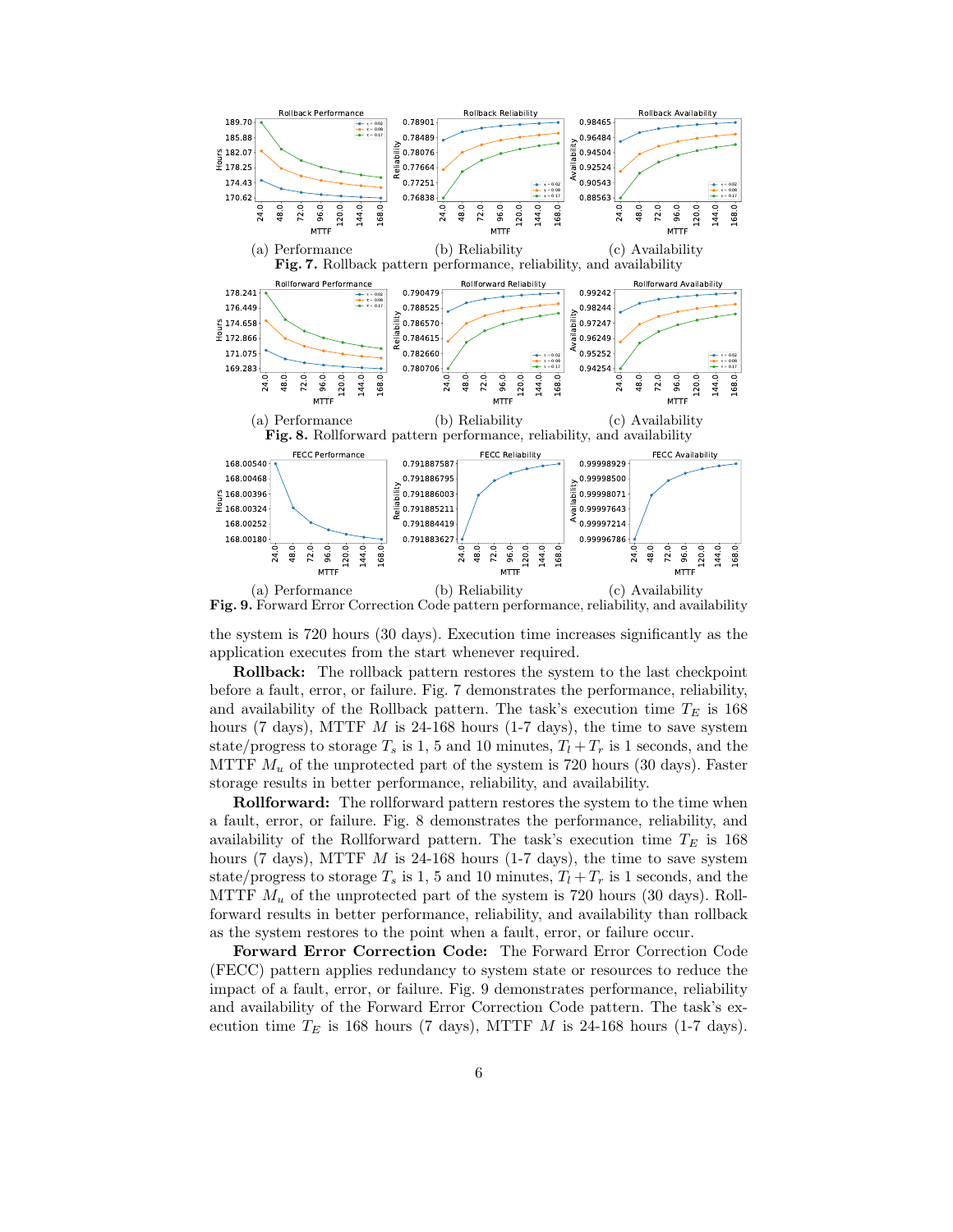

Fig. 11. N-modular Redundancy pattern performance, reliability, and availability

 $T_a,t_{en}+t_d$ , and  $T_c$  is 2 second. The MTTF  $M_u$  of the unprotected part of the system is 720 hours (30 days). Redundancy allows better performance, reliability, and availability than other patterns discussed till now. However, reliability is still low as the pattern doesn't employ redundancy fully.

Active/Standby: The Active/Standby pattern applies redundancy in the form of N functionally identical replicas to reduce the impact of a fault, error, or failure. Fig. 10 demonstrates the performance, reliability and availability of the Active/Standby pattern. The task's execution time  $T_E$  is 168 hours (7 days). To demonstrate performance, redundancy  $N$  is 1, 2 or 3 and in time and space,  $\alpha$  between 0 and 1, and MTTF M is 24-168 hours (1-7 days).  $T_a$  is 1 second,  $t_i + t_d + t_r$  is 2 seconds, and  $T_f$  is 1 minute. To demonstrate reliability and availability, redundancy N is 1, 2 or 3 and in space with  $\alpha = 1$ , the MTTF M is 48-336 hours (2-14 days in 1 day increments). Reliability increases significantly but redundant systems overhead increases execution time significantly.

N-modular Redundancy: The N-modular redundacy pattern applies redundancy in the form of N functionally identical replicas to maintain continuous correct operation of a system. Fig. 11 demonstrates the performance, reliability and availability of the N-modular Redundancy pattern. The task's execution time  $T_E$  is 168 hours (7 days). To demonstrate performance, redundancy N is 1, 2 or 3 and in time and space,  $\alpha$  between 0 and 1, and MTTF  $M$  is 24-168 hours  $(1-7 \text{ days})$ .  $T_a$  is 1 second,  $t_i + t_o$  is 1 second, and  $T_r$  is 1 minute. To demonstrate reliability and availability, redundancy N is 1, 2 or 3 and in space with  $\alpha = 1$ , the MTTF  $M$  is 48-336 hours (2-14 days in 1 day increments). Performance, reliability, and availability remain same as the active/standby pattern as the parameters remain almost same.

N-Version Design: The N-version design applies redundancy as N functionally equivalent alternate system implementations to handle a fault, error, or failure. Fig. 12 demonstrates the performance, reliability and availability of the N-Version Design pattern. The task's execution time  $T_E$  is 168 hours (7 days). To demonstrate performance, redundancy  $N$  is 1, 2 or 3 and in time and space,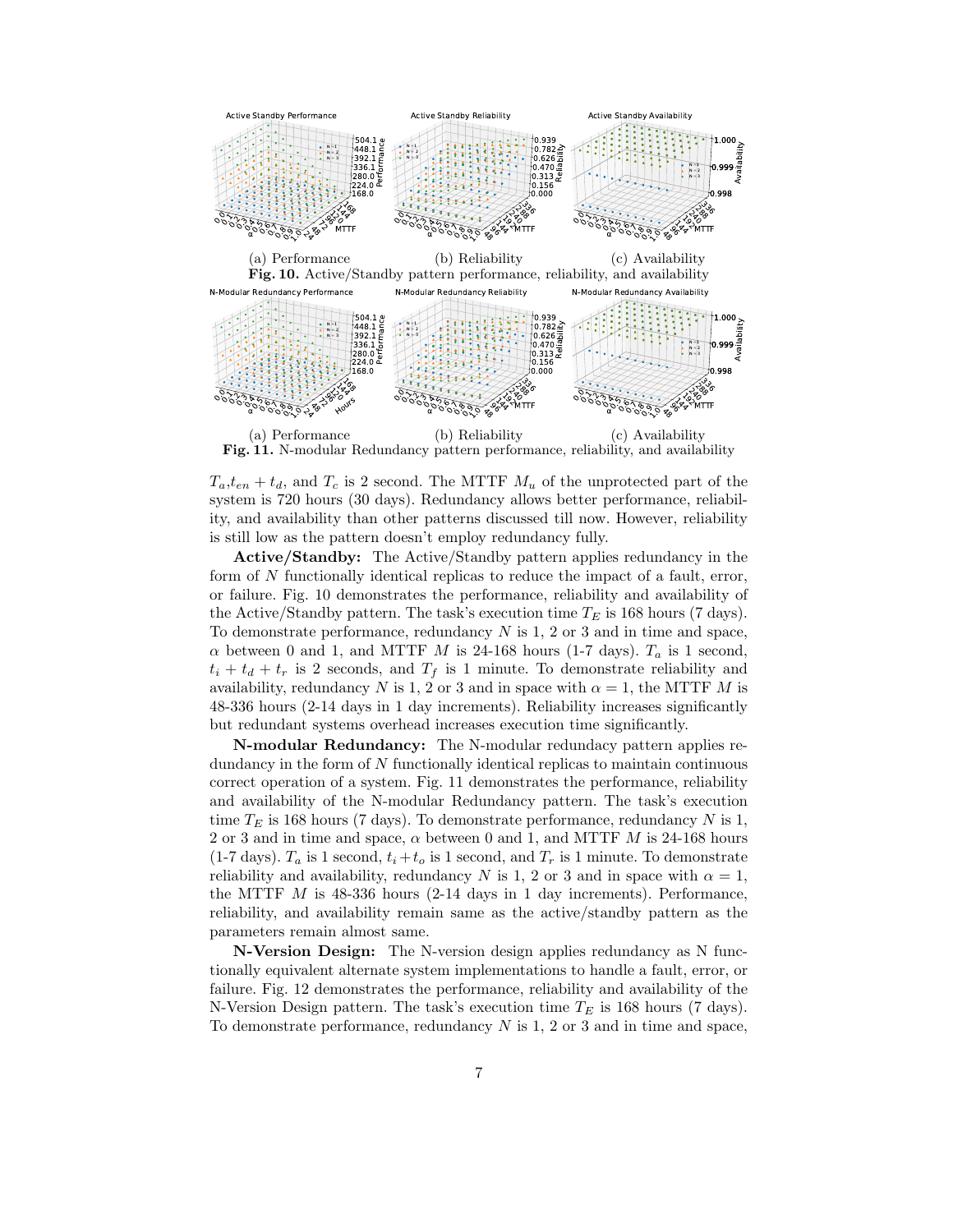

 $\alpha$  between 0 and 1, and MTTF M is 24-168 hours (1-7 days).  $T_a$  is 1 second,  $t_i+t_o$  is 1 second, and  $T_r$  is 1 minute. To demonstrate reliability and availability, redundancy N is 1, 2 or 3 and in space with  $\alpha = 1$ , the MTTF M is 48-336 hours (2-14 days in 1 day increments). Performance, reliability, and availability are same as the active/standby pattern as the parameters are almost same.

Recovery Block: The recovery block pattern applies redundancy as a functionally equivalent alternate system implementation encapsulated in a recovery block. Fig. 13 demonstrates the performance, reliability and availability of the Recovery Block pattern. The task's execution time  $T_E$  is 168 hours (7 days). To demonstrate performance, redundancy  $N$  is 1, 2 or 3 and in time and space,  $\alpha$  between 0 and 1, and MTTF M is 24-168 hours (1-7 days).  $T_a$  is 1 second,  $t_i+t_o$  is 1 second, and  $T_r$  is 1 minute. To demonstrate reliability and availability, redundancy N is 1, 2 or 3 and in space with  $\alpha = 1$ , the MTTF M is 48-336 hours (2-14 days in 1 day increments). Performance, reliability, and availability are same as the active/standby pattern as the parameters are almost same.

Natural Tolerance: The natural tolerance pattern uses implicit error/failure detection and self-masking to reach a correct system state from an illegal system state. Fig. 14 demonstrates the performance, reliability and availability of the Natural Tolerance pattern. The task's execution time  $T_E$  is 168 hours (7 days). To demonstrate performance, redundancy  $N$  is 1, 2 or 3 and in time and space,  $\alpha$  between 0 and 1, and MTTF M is 24-168 hours (1-7 days).  $T_a$  is 1 second,  $t_d$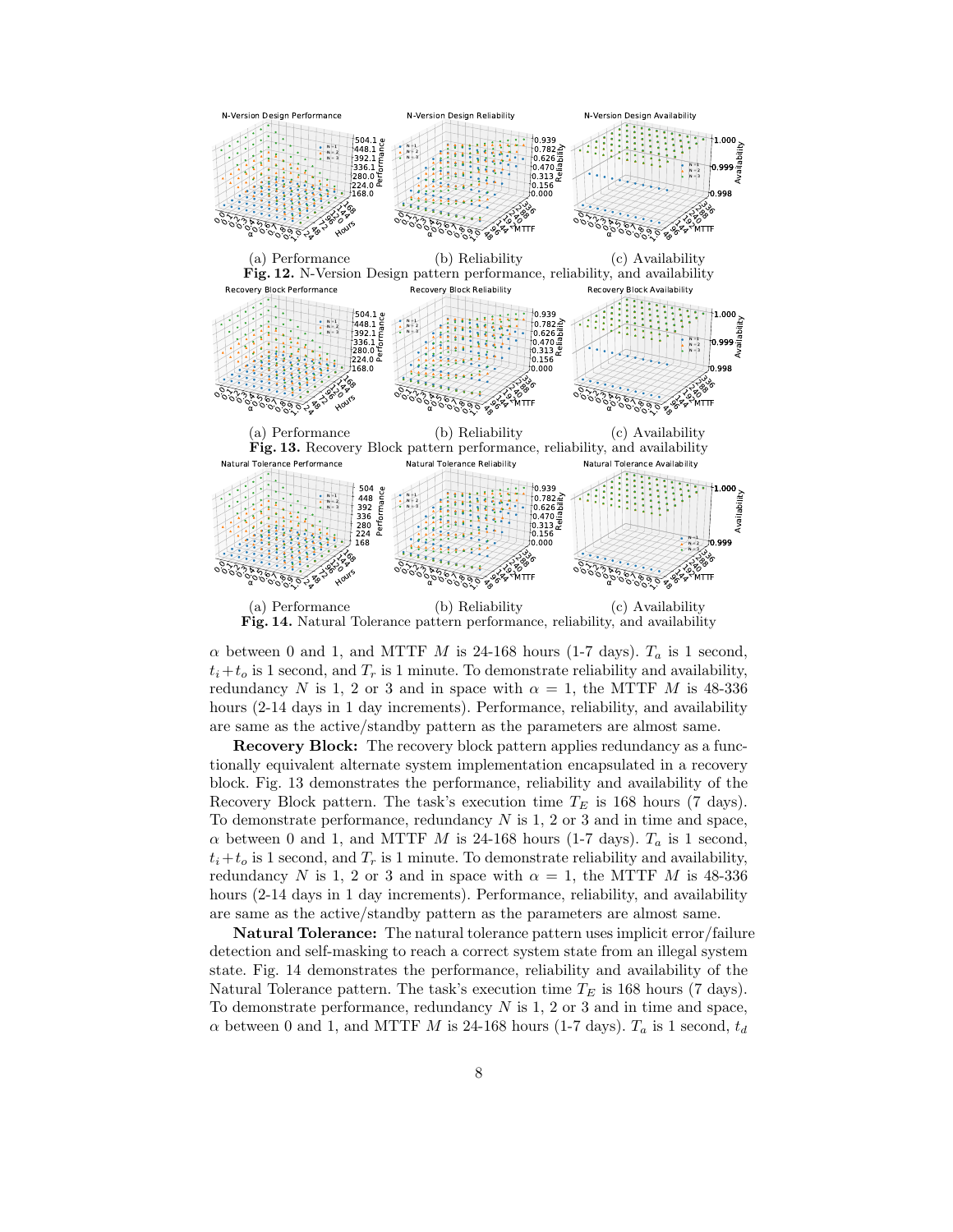

is half second, and  $T_m$  is 30 seconds. To demonstrate reliability and availability, redundancy N is 1, 2 or 3 and in space with  $\alpha = 1$ , the MTTF M is 48-336 hours (2-14 days in 1 day increments). Performance, reliability, and availability improve a little from the active/standby pattern as the parameters  $T_m$  improve by 30 seconds as compared to  $T_f$ .

Self-Healing: The self-healing pattern uses explicit error/failure detection and self-correction to reach a correct system state from an illegal system state. Fig. 15 demonstrates the performance, reliability and availability of the Self-Healing pattern. The task's execution time  $T_E$  is 168 hours (7 days). To demonstrate performance, redundancy N is 1, 2 or 3 and in time and space,  $\alpha$ between 0 and 1, and MTTF M is 24-168 hours (1-7 days).  $T_a$  is 1 second,  $t_d$ is half second, and  $T_c$  is 30 seconds. To demonstrate reliability and availability, redundancy N is 1, 2 or 3 and in space with  $\alpha = 1$ , the MTTF M is 48-336 hours (2-14 days in 1 day increments). Performance, reliability, and availability are same as the natural tolerance pattern as the parameters remain almost same.

Self-Aware: The self-aware pattern uses explicit error/failure detection and self-correction to reach a correct system state from an illegal system state. Fig. 16 demonstrates the performance, reliability and availability of the Self-Aware pattern. The task's execution time  $T_E$  is 168 hours (7 days). To demonstrate performance, redundancy N is 1, 2 or 3 and in time and space,  $\alpha$  between 0 and 1, and MTTF M is 24-168 hours (1-7 days).  $t_m$ ,  $T_a$ , and  $T_o$  is 1 second.  $T_c$  is 30 seconds. To demonstrate reliability and availability, redundancy N is 1, 2 or 3 and in space with  $\alpha = 1$ , the MTTF M is 48-336 hours (2-14 days in 1 day increments). Performance, reliability, and availability remain same as the natural tolerance pattern as the parameters remain almost same.

### 4.2 Pattern Combinations

Multi-level Rollback: Recent work [8] detailed prior solutions and proposed a new approach for offering a separate resilience strategy for computation offloaded to a general-purpose computing graphics processing unit (GPGPU) accelerator.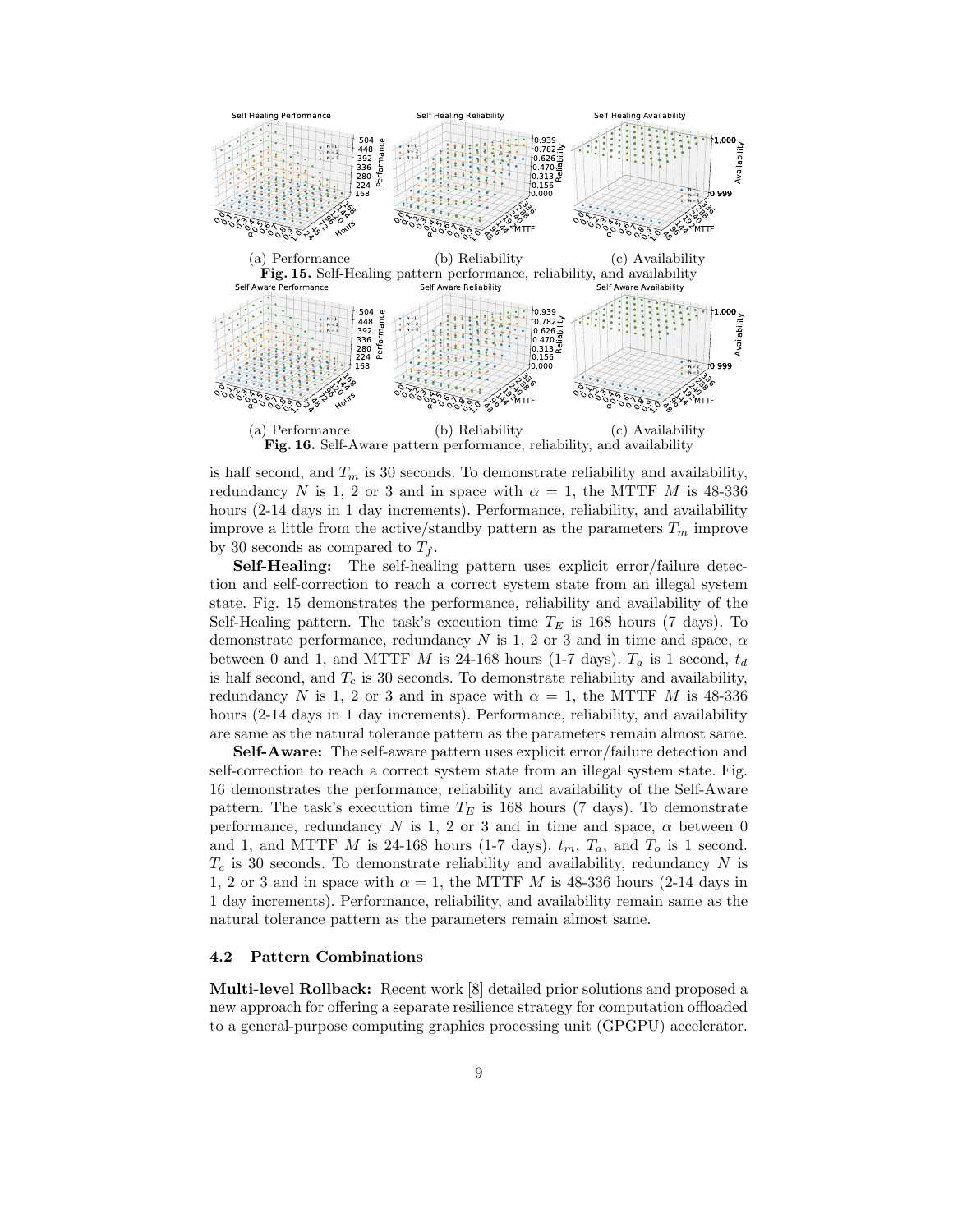

While the application itself is employing the Rollback pattern (level  $l = 0$ ), an additional Rollback pattern is employed for the offloaded computation (level  $l = 1$ ) to contain and mitigate GPGPU errors and failures using a more efficient strategy. The GPGPU computation is rolled back to a locally stored checkpoint upon an error or failure. The performance, reliability, and availability are calculated based on the parameters for each pattern, making the GPGPU resilience pattern a subsystem of the application resilience pattern.

While the application is waiting for the offloaded computation to finish, it is assumed that no other computation takes place and there is no need to save system state and progress to storage at level 0. Therefore, the application's failure free performance  $T_{f=0}$  and performance under failure T are composed of the corresponding performances at level 0 and 1 (Eqs. 7 and 8). The reliability  $R(t)$  can be obtained using the performance under failure T and the failure rate  $\lambda_u$  (or MTTF  $M_u$ ) of the unprotected part of the system (Eq. 9). The availability A can be calculated using the task's execution time without any resilience strategy  $T_E$  and the performance under failure T (Eq. 10).

$$
T_{f=0} = T_{f=0,l=0} + T_{f=0,l=1} \qquad (7) \qquad R(t) = e^{-\lambda_u T} = e^{-T/M_u} \tag{9}
$$

$$
T = T_{l=0} + T_{l=1} \tag{8} \qquad A = \frac{T_E}{T} = \frac{T_E}{T_{l=0} + T_{l=1}} \tag{10}
$$

Fig. 17 shows the performance, reliability and availability of 2-level Rollback using the parameters from in Fig. 7 with 80% of the task's execution time  $T_E$ offloaded to a GPGPU, the time to save GPGPU state/progress to node-local storage  $T_{s,l=1}$  of 1 second and the time to load it and to roll it back the same. Multi-level rollback provides better performance, reliability, and availability than normal rollback pattern.

Rollback and N-modular Redundancy: The recent work OpenMP target offload resilience [8] also considered employing the N-modular Redundancy pattern. In this case, GPGPU errors and failures are detected and potentially corrected using redundancy. The performance, reliability, and availability are calculated similarly to the multi-level Rollback based on the parameters for each pattern (Eqs. 7-10).

Fig. 18 shows the performance, reliability, and availability of this solution using the parameters from Fig. 7, where 80% of  $T_E$  offloaded to a GPGPU. GPGPU redundancy N is 1, 2, or 3 and in time  $(\alpha = 1)$ , the times to replicate the input  $T_i$  and to compare the outputs  $T_o$  are 0. The time to reboot a GPGPU and use it again for redundancy  $T_r$  and the MTTR R are 1 minute. Inclusion of redundancy further improves performance, reliability, and availability than rollback pattern.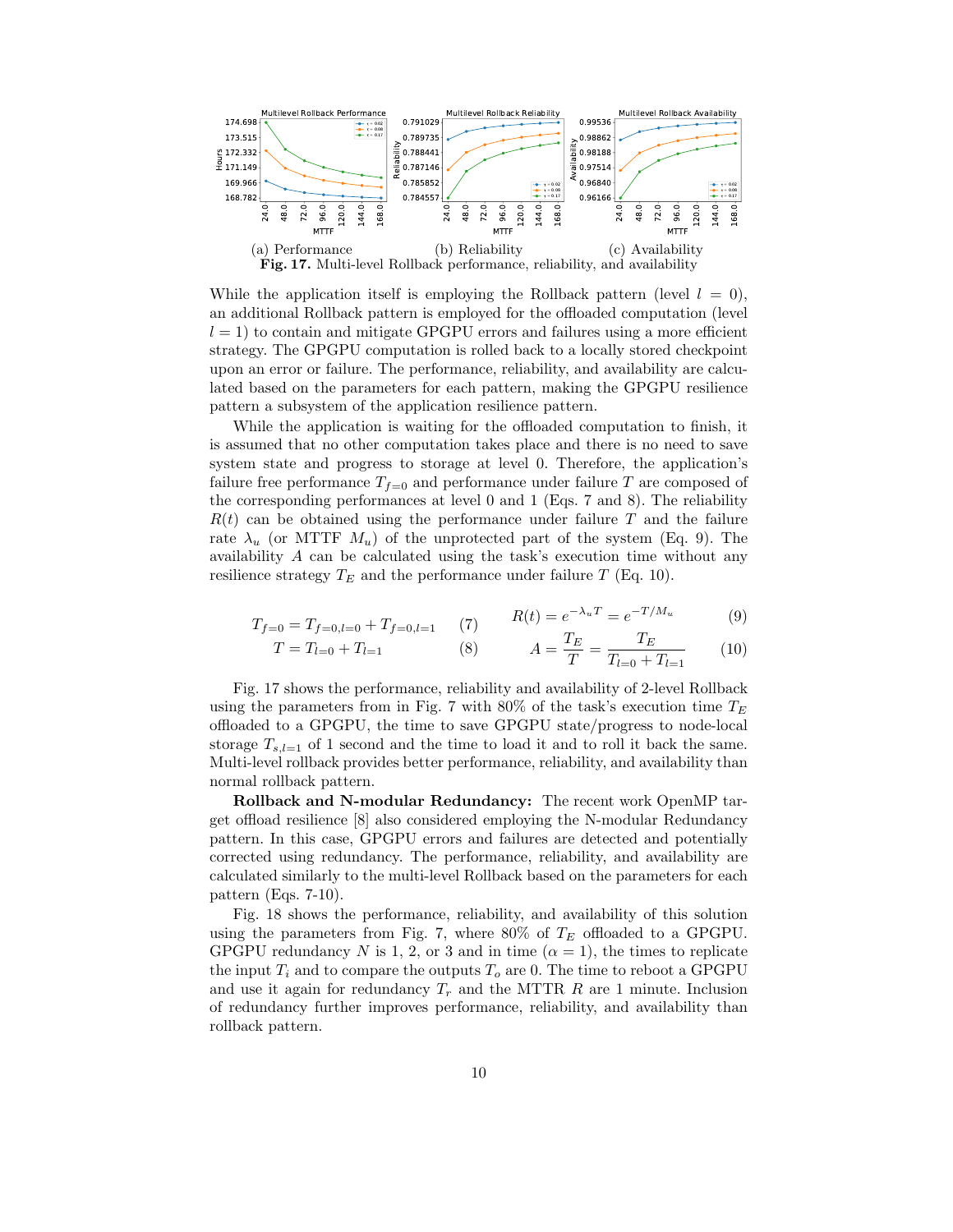

Fig. 18. Rollback and N-modular Redundancy performance, reliability, and availability

### 5 Conclusion

We introduced the RDPM tool, which allows exploring the design space for resilience solutions in HPC systems. It applies the resilience design pattern concept and models the performance, reliability and availability of resilience solutions. The parameterized resilience patterns can be employed horizontally, i.e., covering different parts of the system, or vertically, i.e., covering subsets of each other. The tool is easily extensible to new patterns and provides results in plots and CSV files. Future work involves extending the RDPM tool with power consumption models. The ultimate goal of this longer-term effort is to enable hardware/software codesign for performance, resilience and power consumption.

## Acknowledgements

This work was supported by the U.S. Department of Energy, Office of Science, Office of Advanced Scientific Computing Research, program managers Robinson Pino and Lucy Nowell. This manuscript has been authored by UT-Battelle, LLC under Contract No. DE-AC05-00OR22725 with the U.S. Department of Energy.

### References

- 1. Ashraf, R., Hukerikar, S., Engelmann, C.: Pattern-based modeling of multiresilience solutions for high-performance computing. In: ACM/SPEC International Conference on Performance Engineering. pp. 80–87 (2018). https://doi.org/10.1145/3184407.3184421
- 2. Ashraf, R., Hukerikar, S., Engelmann, C.: Shrink or substitute: Handling process failures in HPC systems using in-situ recovery. In: Euromicro International Conference on Parallel, Distributed, and network-based Processing. pp. 178–185 (2018). https://doi.org/10.1109/PDP2018.2018.00032
- 3. Avizienis, A., Laprie, J., Randell, B., Landwehr, C.: Basic concepts and taxonomy of dependable and secure computing. IEEE Transactions on Dependable and Secure Computing 1(1), 11–33 (Jan 2004). https://doi.org/10.1109/TDSC.2004.2
- 4. Daly, J.T.: A higher order estimate of the optimum checkpoint interval for restart dumps. Future Generation Computer Systems 22(3), 303–312 (2006). https://doi.org/10.1016/j.future.2004.11.016
- 5. Di, S., Bautista-Gomez, L., Cappello, F.: Optimization of a multilevel checkpoint model with uncertain execution scales. In: IEEE/ACM International Conference for High Performance Computing, Networking, Storage and Analysis. pp. 907–918 (2014). https://doi.org/10.1109/SC.2014.79
- 6. Elliott, J., Kharbas, K., Fiala, D., Mueller, F., Ferreira, K., Engelmann, C.: Combining partial redundancy and checkpointing for HPC. In: International Conference on Distributed Computing Systems. pp. 615–626 (2012). https://doi.org/10.1109/ICDCS.2012.56